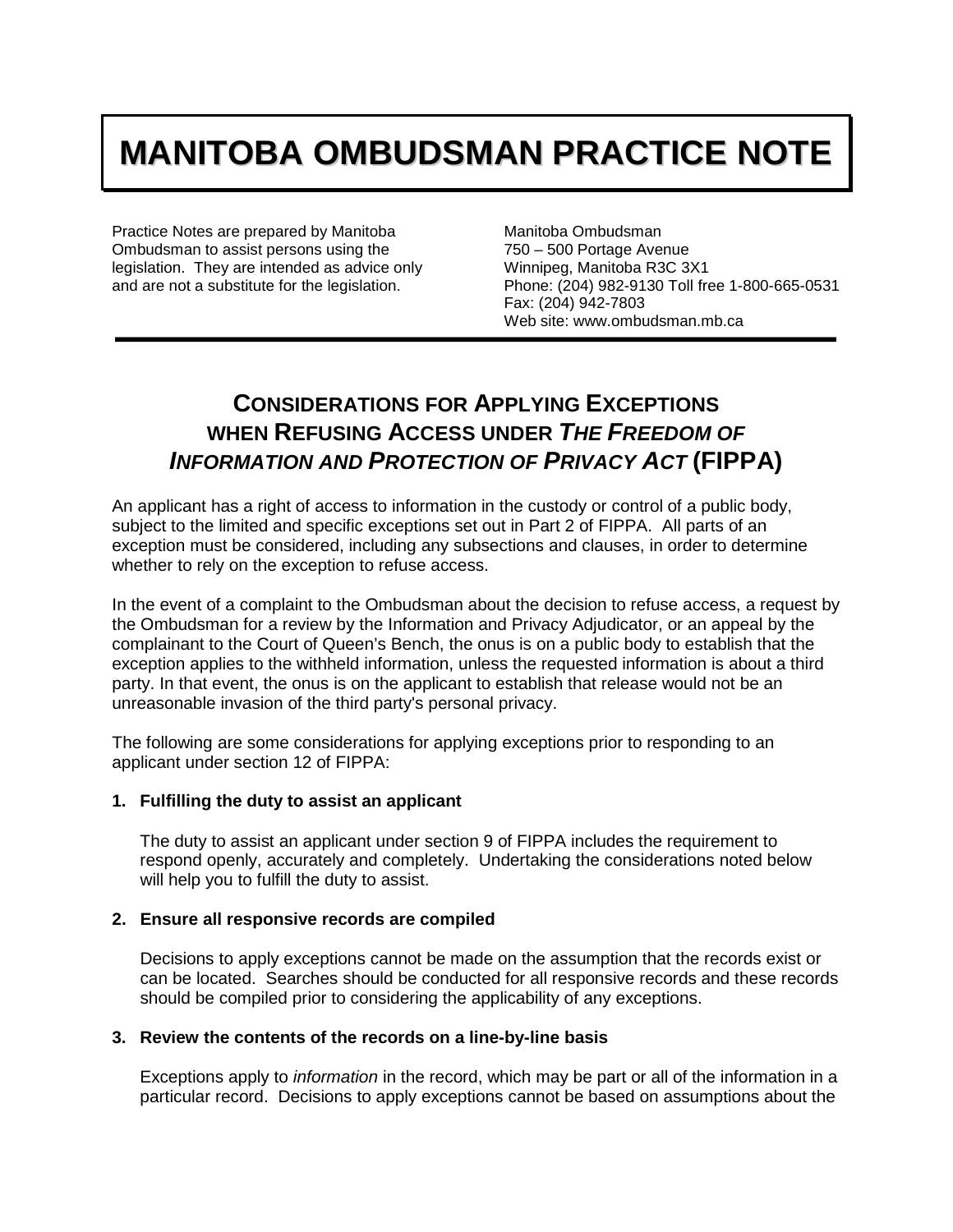contents because records often contain information that is not subject to any exception. The information in the record must be reviewed on a line-by-line basis to determine if an exception applies. More than one exception may apply to the record or to the same information within the record.

#### **4. Consider the applicability of** *specific* **provisions within the exception**

When access is refused, the public body is required under section 12 of FIPPA to inform the applicant of the specific provisions on which the refusal is based and the reasons for the refusal. Accordingly, when considering the applicability of exceptions, the specific, rather than the general, provisions must be reviewed to determine if they apply.

For example, if the public body is determining whether release of the information would harm the business interests of a third party under clause 18(1)(c), it must consider the specific provisions of subclauses (i) to (v) to determine which of these specific provisions apply. It is not sufficient to rely on clause 18(1)(c) generally.

#### **5. Ensure all of the required elements of the exception apply to the information**

In order for an exception to apply, the information must clearly fit within the wording of the exception. Below are some factors to consider when applying exceptions.

Each exception has required elements that must be met in order to rely on the exception. For example, clause 23(1)(a) has two basic required elements: the information must reveal one or more of the specified types listed in the clause (advice, opinions, proposals, recommendations, analyses or policy options); and it must have been either developed by or for the public body or a minister.

When there are a range of choices within a required element, usually indicated with "or" between the choices, a public body should determine which of the choices are applicable. For example, in clause 23(1)(a), which of the types of information would be revealed and why does the public body believe that the information fits into this type? Was it developed by *or* for the public body *or* a minister?

If an exception requires the information to have been provided in confidence, determine the circumstances in which the information was provided and the basis for the expectation of confidentiality. Some examples of this relate to third party privacy under clauses 17(2)(c) and 18(1)(b) and information provided by another government under subsection 20(1). Did the third party have an expectation of confidentiality and why does the public body believe this to be the case? Was the third party's expectation of confidentiality implied or explicit?

Some exceptions require a particular consequence to reasonably be expected to result from disclosure of the information. Examples of this are in section 24 where disclosure could be harmful to individual or public safety and subsection 25(1) which sets out exceptions where disclosure could be harmful to law enforcement or legal proceedings. A public body should determine the basis for the expected harm and also why that harm is reasonably expected to occur. A *reasonable expectation* of harm requires that the harm be more than a possible likelihood, it must be a probable outcome.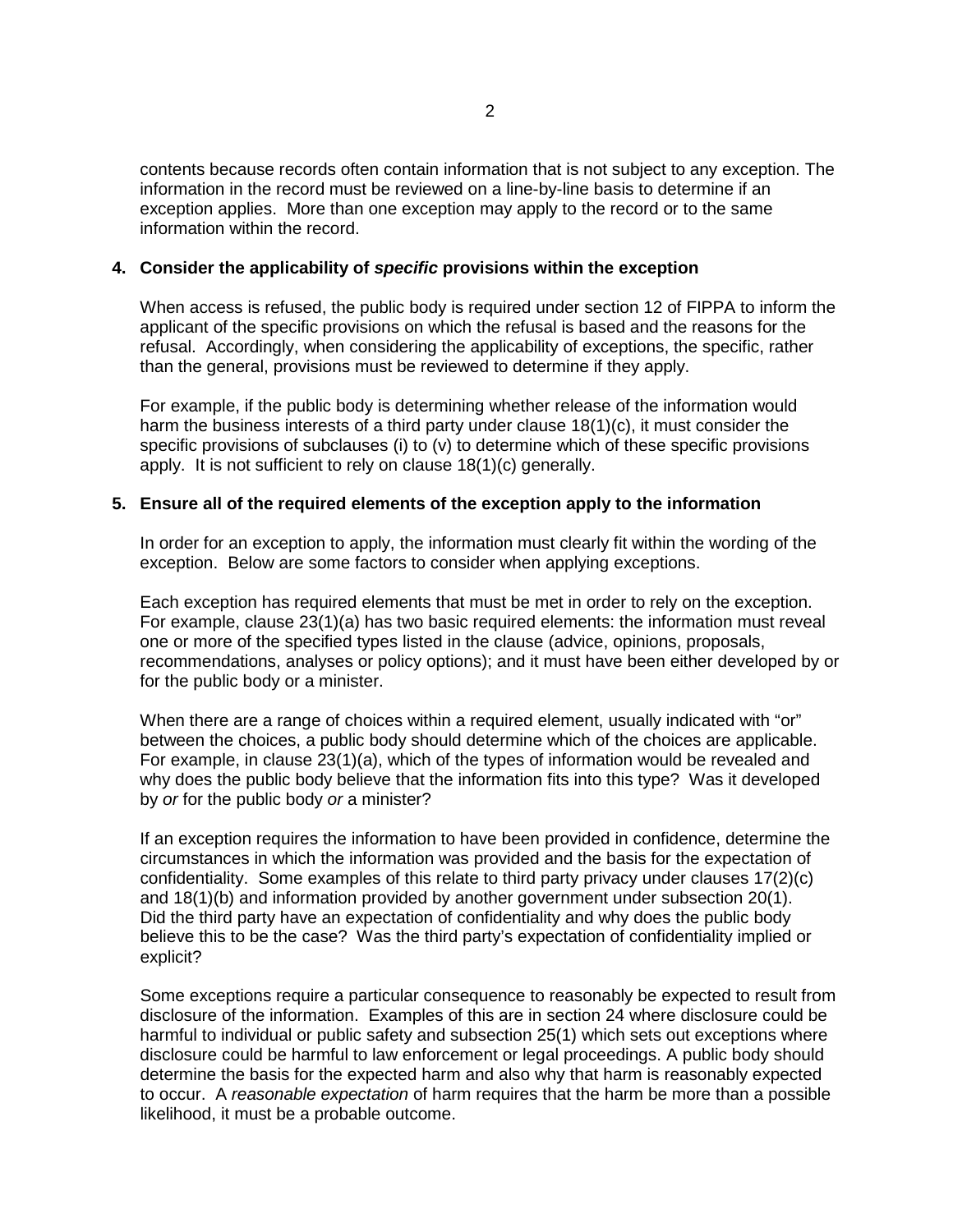Exceptions may require a record to have been prepared for a particular purpose. Some examples are cabinet confidences under subsection 19(1) and solicitor-client privilege under subsection 27(1). A public body would need to determine the circumstances in which the record was prepared to ensure that it meets the stated purpose contained in the provision.

# **6. Exceptions fall into categories of mandatory or discretionary**

A mandatory exception contains the words "the head of a public body *shall* refuse to disclose information...". If information falls under a mandatory exception, a public body is required to refuse access, unless an exception to the exception applies (see #8 below).

A discretionary exception contains the words "the head of a public body *may* refuse to disclose information...". If information falls under a discretionary exception, a public body may choose to refuse or grant access, unless an exception to the exception applies (see #8 below).

#### **7. When applying a discretionary exception, discretion must be exercised to decide whether to give access to the information**

As a public body is permitted, not required, to refuse access to information that falls under a discretionary exception, there is a second step of exercising discretion to decide whether to release all, part or none of the information in question.

The exercise of discretion cannot be arbitrary. It must be an active decision based on the specific circumstances and it usually involves consideration of whether release of the information could cause harm. A public body must consider all relevant factors in order to determine whether, in the circumstances, it is appropriate to release the information.

For more information, please see our Practice Note, *The Exercise of Discretion when Applying Discretionary Exceptions to Refuse Access under The Freedom of Information and Protection of Privacy Act (FIPPA).*

# **8. Limits to mandatory and discretionary exceptions must be considered**

Many exceptions under FIPPA contain provisions which limit the application of the exception. These limiting provisions, sometimes identified in the Act as exceptions to the exception, set out circumstances in which the exception would not apply. If one of the circumstances applies, access cannot be refused under that exception.

For example, if an exception under subsection 18(1) of FIPPA applies to the information, but one of the circumstances described under subsection 18(3) was applicable (eg. consent was sought and given under clause  $18(3)(a)$ , the information cannot be refused under subsection 18(1). The information must be released, unless another exception applies to the information.